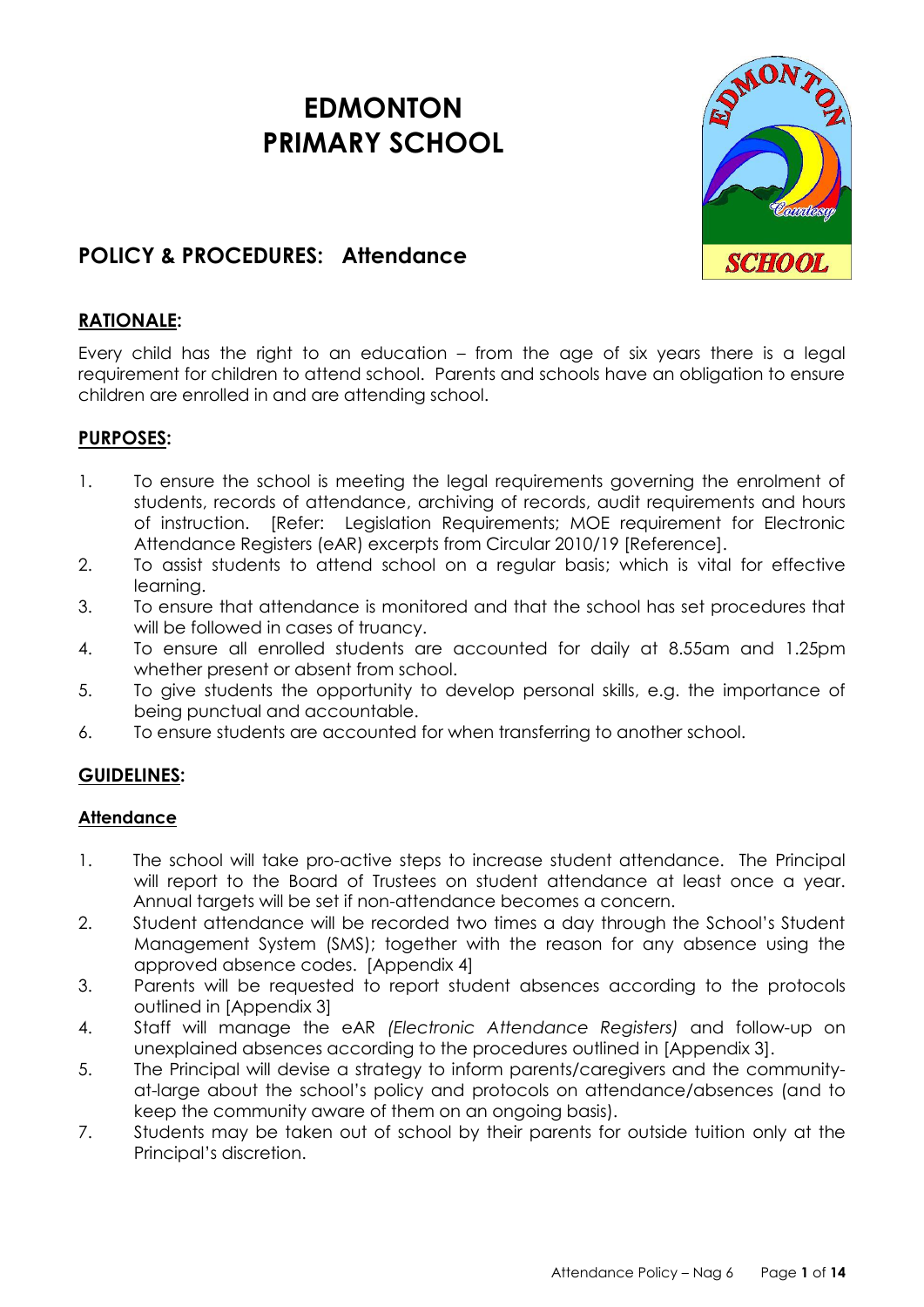## **Taking Children From School**

8. Students may only be taken by parents/caregivers from school during the school day with prior arrangement and/or permission of the school staff. Refer to student signin/sign-out procedures in [Appendix 3].

## **School Hours**

- 9. The school is "open for instruction" as advised by MOE with daily time intervals of 8.55am-10.30am, 11.00am–12.30pm and 1.20pm–3:00pm
- 10. Teachers are not obliged to provide instructional material for children absent from school, but may do so, on a "case by case" discretionary basis, on advice from the Principal.

## **Truancy**

- 11. For the purpose of acting on cases of truancy, Edmonton Primary School defines truancy as; *persistent failure to attend school, an absence where no information is provided, an unjustified absence from school and/or, children and young persons who are legally required to be enrolled at school.*
- 12. The Principal will take appropriate action regarding unjustified absence or irregular attendance recorded on the register; with regular updated information provided at school Administration Meetings, held weekly, to address concerns.
- 13. Follow-up action will be carried out using the procedures, the school will utilise the services of the MOE Attendance Service Application (ASA, electronic referral system) and Rock On when necessary and for recourse to prosecutions.

## **Students Transferring to Another School [ENROL]**

- 14. Schools must withdraw a student from ENROL within 5 days of their last day of attendance. A student must be registered on ENROL within 5 days of their first day of attendance at a new school. If a student does not enrol at a new school within 20 days the school will be instructed to complete an online NETS form (through ENROL).
- 15. The Appendix section will be updated as required, taking into account any changes from the MOE or school practices.

### **CONCLUSION:**

The school will act on concerns regarding student attendance by firstly communicating with parents. Other agencies will be involved when appropriate. Failure to attend school may be harmful to the child.

| <b>BOT Chair:</b> | Principal:   |
|-------------------|--------------|
|                   |              |
| Date Ratified:    | Review Date: |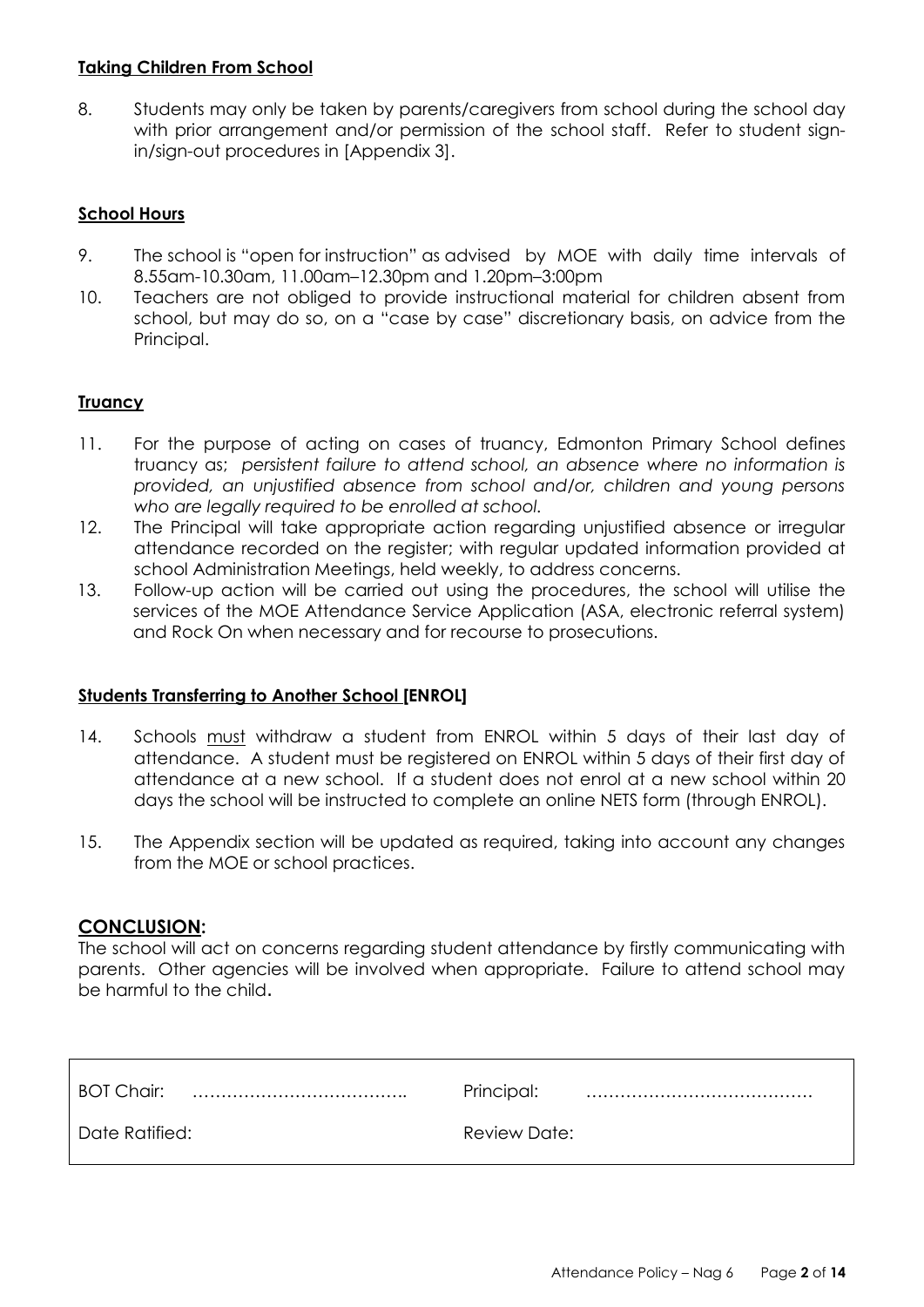# **SCHOOL ATTENDANCE POLICY & PROCEDURES**

## **APPENDICES**

| Appendix 1              | Excerpts from MOE Circular 2013/21<br><b>Student Enrolments</b>                                                                                                                                                                                                                                                                                                                      |
|-------------------------|--------------------------------------------------------------------------------------------------------------------------------------------------------------------------------------------------------------------------------------------------------------------------------------------------------------------------------------------------------------------------------------|
| Appendix 2              | Excerpts from MOE Circular 2010/19<br><b>Electronic Attendance Registers (eAR)</b><br>Legislative requirements<br>Requirements for using an eAR<br>Attendance Management Requirements<br>Review of Attendance Management Processes<br>$\overline{\phantom{a}}$<br>How the Electronic Attendance Electronically Calculates<br>Attendance                                              |
|                         | Excerpts from MOE Circular 2007/17<br><b>Auditing of Roll Returns</b><br>Audit Documentation required for Roll Returns for Resourcing<br>Purposes                                                                                                                                                                                                                                    |
| Appendix 3              | Protocols and Procedures on Student Attendance                                                                                                                                                                                                                                                                                                                                       |
| Appendix 4              | Electronic Attendance Codes<br><b>MOE Attendance Codes 2015</b><br><b>Clarifying Attendance</b>                                                                                                                                                                                                                                                                                      |
| Appendix 5              | Steps to follow in response to student non-attendance at school                                                                                                                                                                                                                                                                                                                      |
| Additional<br>Reference | <b>MOE Attendance Matters - June 2011</b><br><b>Guidelines for Implementing an Effective Attendance Management</b><br>Plan<br>Refer Appendix 1 for Legislation, regulations, guidelines and advice<br>See link below:<br>http://www.minedu.govt.nz/NZEducation/EducationPolicies/Schools/~/media/MinEd<br>u/Files/EducationSectors/PrimarySecondary/Attendance/AttendanceMatters.pdf |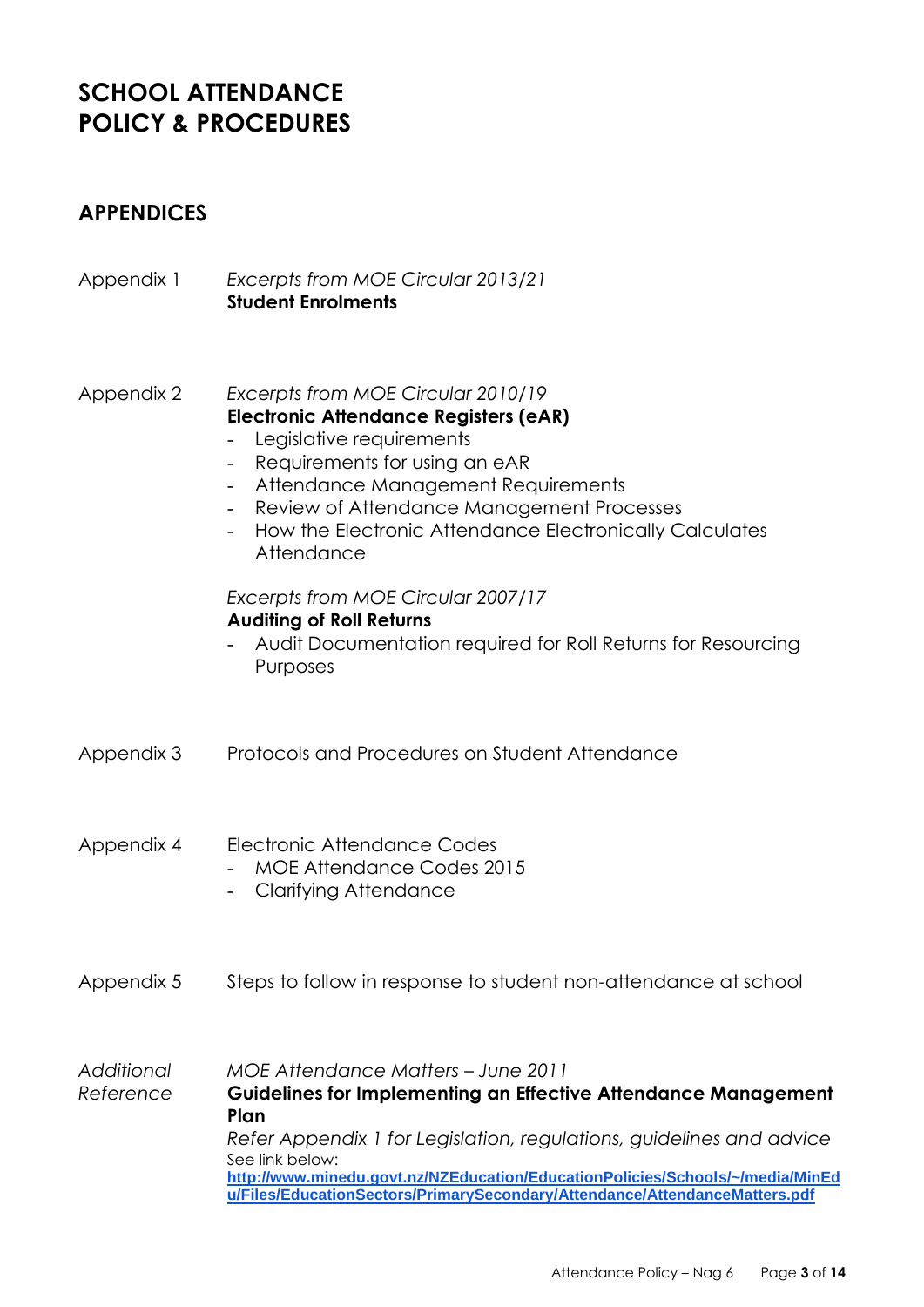## **APPENDIX 1**

## **EXCERPTS FROM MOE CIRCULAR 2013/21 STUDENT ENROLMENTS**

ENROL is the enrolment management system developed by the Ministry of Education to provide a central enrolment record for all students. The system is accessed at **[www.educationalleaders.govt.nz](http://www.educationalleaders.govt.nz/)**. All schools will be using ENROL from January 2008. Appendix 1 sets out the enrolment rules and schools' responsibilities in using ENROL.

Important information about ENROL:

- All schools are required to use ENROL. ENROL replaces the paper Enrolment Record (E19/22A) and the Register of Admissions and Withdrawals (E19/2C). ENROL will be the master record of student enrolment for all students enrolled in New Zealand schools, including international fee paying students.
- ENROL will monitor the period between a student leaving one school and enrolling in the next. If a school does not update a student's ENROL record promptly the system will automatically notify the Non-Enrolled Truancy Services.
- **Please update a student's ENROL record as soon as they start at or leave your school. Students who are incorrectly identified as non-enrolled create extra work for their previous school and make it difficult for the Ministry to identify students who have genuinely become non-enrolled.**
- You will be able to access a student's `Teaching and Learning Notes' when you enrol him or her. Teaching and Learning Notes let you know whether there is anything you may wish to discuss with the student's previous school in order to help them settle in your school.
- Parents are required to provide you with an official document, such as a New Zealand Birth Certificate, to verify the student's name, date of birth, and that he or she is entitled to enrol for free education when enrolling a child for the first time. Thereafter ENROL remembers those details and subsequent schools need not request them.
- Only authorised users in your school can access ENROL and update student records. District Health Board staff will also have restricted access in order to update student records with results from the hearing and vision tests they conduct.
- Parents can request copies or corrections of the information held in ENROL about their child. Students can also request information about themselves. Requests can be made to a student's current school or to the Ministry.

## **RULES FOR STUDENT ENROLMENT AND SCHOOLS' RESPONSIBILITIES IN USING ENROL Definitions**

In these rules, unless the context otherwise requires, -

"Authorised User" means a person who has completed a User Authorisation Form and who has been provided with access to ENROL by the Ministry.

"ENROL" means the enrolment management system established by the Ministry to provide a central enrolment record for all school students. The system is accessed at **[www.educationalleaders.govt.nz](http://www.educationalleaders.govt.nz/)** "Ministry" means the Ministry of Education.

"Parent" means a person who is a student's mother, father, or guardian.

"Principal" means the Principal of a registered school.

"Student" means a person enrolled in a registered school as a student, whether as a domestic student or an international student.

"Task" means an action, which has been initiated by ENROL, that a school must complete.

### **Rule 1 - Enrolling a student**

When enrolling a student, every Principal must ensure that:

- a. ENROL is checked to confirm whether an enrolment record already exists for the student when a student, whether domestic or international, enrols in a school (Rule 2 explains when a new record will be required);
- b. ENROL is updated within 5 school days of the student being confirmed as attending the school. A student is not officially enrolled at the school unless indicated as such within ENROL;
- c. where a student, who is not a New Zealand citizen, Australian citizen or New Zealand resident, transfers to another school, ENROL is updated with:
	- the criteria used to confirm the student's eligibility status, e.g. New Zealand Citizen, New Zealand Resident, Domestic Student Visa (dependant of a person holding a valid work permit);
	- the type of verification document used to verify the eligibility status and the serial number; and
	- the student's country of citizenship;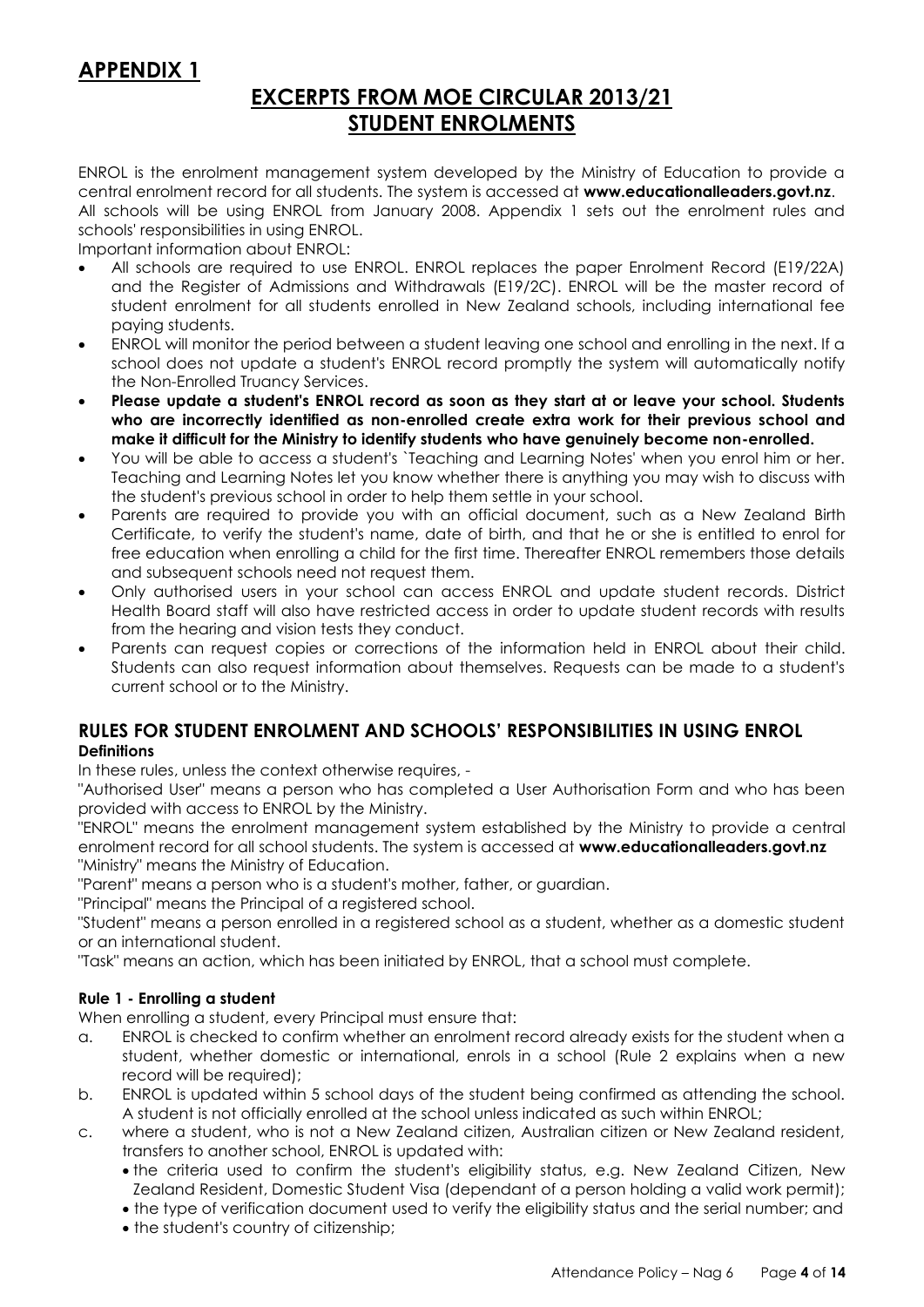- d. a student's eligibility status in ENROL is updated where the student's domestic eligibility status has changed (please refer to Circular 2012/01 - Eligibility for enrolment in New Zealand schools);
- e. where a student wishes to be enrolled under an alternative name, that name must be entered in the aliases field on the same enrolment record as the student's legal name;
- f. he or she liaises with the Principal of the other school where there is a conflict over the enrolment of a student, i.e. when one school is enrolling a student who has been confirmed as still enrolled at and attending another school; and
- g. he or she confirms with the parent that, if the `Keep Information Private' checkbox is activated, this requirement should continue (Rule 5(i) of the circular explains when this checkbox should be used). If the Principal clears this checkbox then he or she must be satisfied that appropriate authorisation has been given to remove the checkbox.

### **Rule 2 - Creating records in ENROL**

Schools must only create new ENROL records for:

- new entrants;
- international students entering a New Zealand school for the first time; and
- students who are returning to the New Zealand school system from overseas who have not previously attended a New Zealand school since ENROL has been in use

When creating a record in ENROL, every Principal must ensure that:

- a. the student does not have an existing record by searching using the "Find a student" function, remembering to set the "Not at my school option" (if unsure please call the Ministry's Contact Centre); and
- b. all the mandatory fields in the new record are completed.

### **Rule 3 - Withdrawing students**

Every Principal must ensure that:

- a. a student's record in ENROL is updated within 5 school days of their last day of attendance with the student's departure information;
- b. ENROL is updated with the appropriate leaving reason(s), teaching and learning note(s) where necessary, and the correct last day of attendance when:
	- the school has been advised that the student is no longer attending the school;
	- the student has been absent for 20 school days without the Principal being informed that the absence is only temporary; or
	- the student has been absent for less than 20 days but the Principal has reason to believe they will not return to school;

Updating the ENROL record with the student's intended school and the student's reason for leaving will help the Ministry find the student promptly if they do not enrol in another school.

- c. supporting information has been kept on the student's file in the school when teaching and learning notes are included on a student's ENROL record;
- d. students that have exclusion remain on the school roll as per section 17c of the Education Act 1989 until another school enrols the student or they receive an appropriate exemption. A student should also remain on the school roll if the Principal has an expectation that he or she will return to regular attendance (for example, where there is a truancy related court proceeding underway); and
- e. students that have applied for either an early leaving exemption or home-schooling exemption, remain attending school (and enrolled in ENROL) until the exemption is approved by the Ministry. The Ministry will then update the students record in ENROL to reflect the last day of attendance at the school.

### **Rule 4 - Non-enrolment notifications**

Every Principal must ensure that:

a. the non-enrolment notification form is completed and emailed to the Ministry as soon as possible but within **5 school days** when a non-enrolment notification task is sent to a school from ENROL. These tasks cannot be cancelled and need to be completed for all students. Users may submit an immediate non-enrolment notification for a student when withdrawing him or her in ENROL by ticking the checkbox to send an non-enrolment notification immediately; and

b. all contact details for the student held by the school, and any additional information (e.g. involvement with other agencies) that will assist with locating the student, are entered on the form.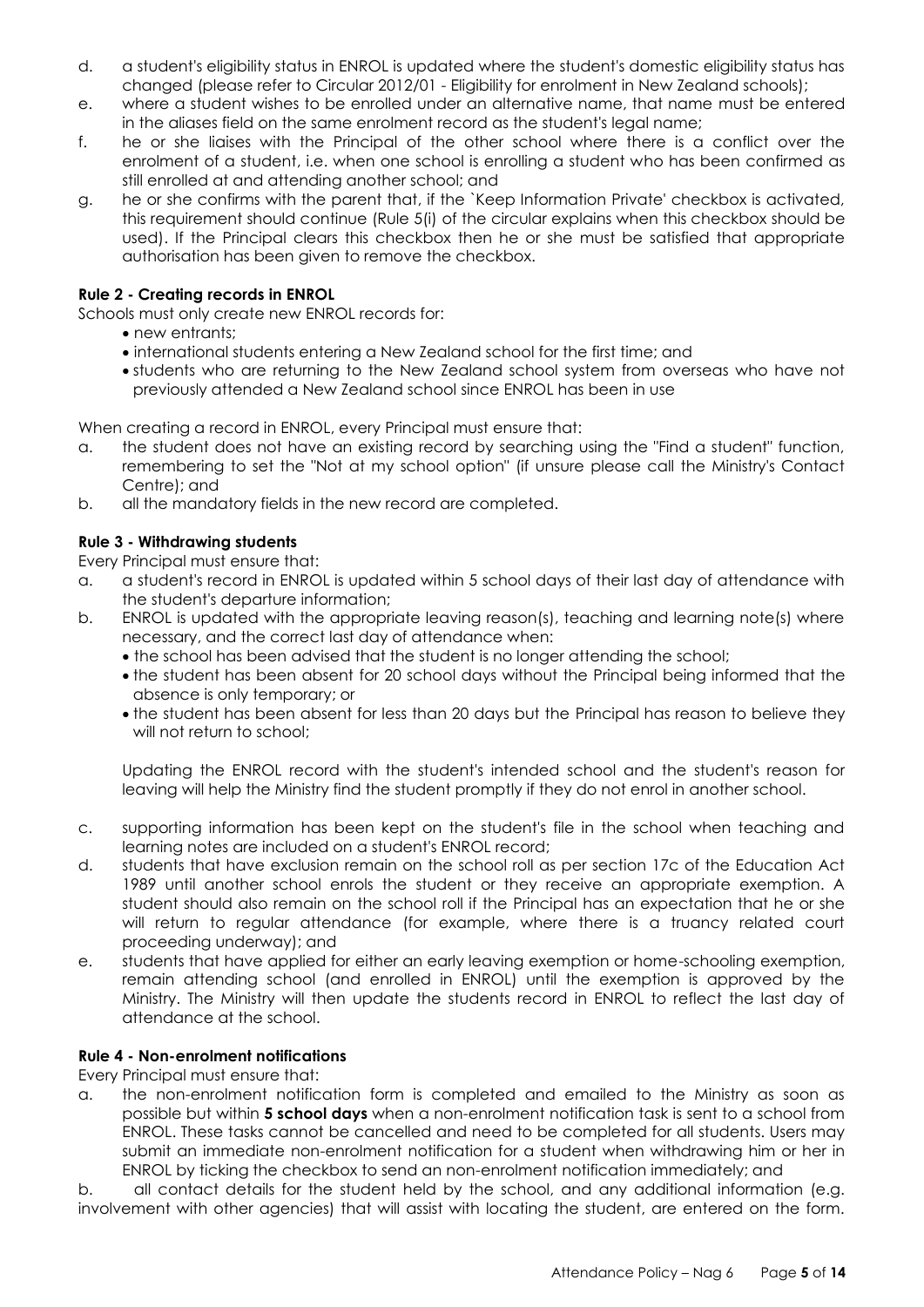Comments should also include appropriate information about what the school has done to resolve the student's non-attendance before the student withdrew from school.

If you receive a non-enrolment notification and you aware the student is attending another school please notify that school and ask them to complete the enrolment process.

#### Rule 5 - School and other user responsibilities

Schools' obligations as set out in the National Administration Guidelines and National Education Guidelines extend to all students on the school's roll, including those who are attending at offsite centres.

Every Principal must ensure that:

- a. ENROL is updated for all the school's students, which includes those students who are attending offsite centres such as: Kura Teina satellites; special education satellite classes; Teen Parent Units; Activity Centres; Alternative Education; and, Regional Health Schools;
- b. every student enrolled at the school is recorded in ENROL in accordance with these rules;
- c. the data in ENROL relating to the students currently enrolled in the school is maintained accurately and promptly by the school's authorised users;
- d. enrolment changes are updated in ENROL within 5 school days;
- e. tasks generated by ENROL, which relate to a student enrolled or previously enrolled in the school, are completed as soon as possible, but within 5 school days;
- f. the Ministry of Education is advised immediately when an authorised user no longer requires access to ENROL;
- g. all reasonable steps are taken to ensure that school employees are aware of their obligations in respect of the appropriate use and protection of personal information in ENROL;
- h. the school provides parents and students with the information sheet provided by the Ministry when the student enrols. The information sheet will explain:
	- the purpose of ENROL;
	- who the authorised users of ENROL are and their obligations and responsibilities in respect of their use of ENROL;
	- that information related to the student's enrolment will be available to the next school;
	- that parents and students are entitled to request access to and/or correction of, their personal information held in ENROL from the current school of enrolment or the Ministry; and students' entitlements and parents' obligations in respect of enrolment.

The "ENROL Information Sheet for Parents" is available for download from **[www.minedu.govt.nz/enrol](http://www.minedu.govt.nz/enrol)** in both English and Māori.

- i. the `Keep Information Private' check box is activated on the student's ENROL record in the following circumstances:
	- the Principal is notified that one of the following exist: a protection order under the Domestic Violence Act 1995, a restraining order under the Harassment Act 1997, or where the student or a family member is under a witness protection programme under the Evidence Act 1958, or
	- where the Principal has reasonable cause to believe the student is likely to be at significant risk if the checkbox is not activated;
- j. he or she complies with all relevant legislation when responding to requests for information from a student or parent;
- k. the school's own enrolment record is completed and signed by the parent(s) and/or student;
- l. a copy of the school's enrolment form for the student is retained for seven years after the student has left the school (retained electronically via SMS); and
- m. E19/22A forms for students who were enrolled under the previous paper system are retained for the period of seven years after the students have left the school. Every authorised ENROL user must:
- n. use ENROL only for the purpose of facilitating and monitoring the accurate and efficient enrolment of students; and
- o. not share a user logon or password with any other person and must protect the password to prevent unauthorised access to the system.
- Every authorised ENROL user in a District Health Board must:
- p. use ENROL only for the purpose of updating a student's enrolment record with hearing and vision test results.

### **Rule 5 - Schools exempt from using ENROL**

- a. These rules apply to all schools apart from those that have received a written exemption letter from the Ministry of Education.
- b. The Ministry of Education may set conditions for any exemption.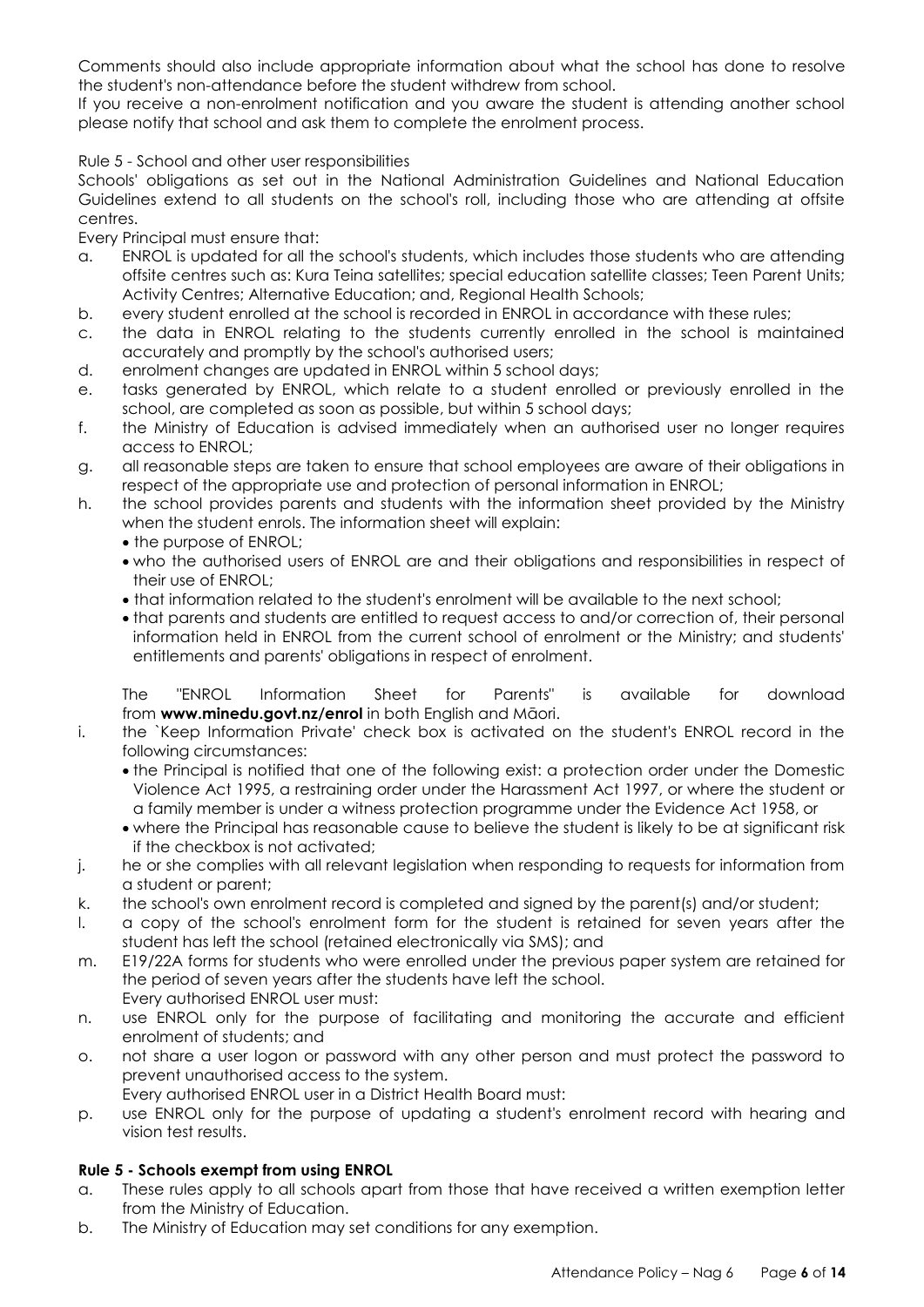## **APPENDIX 2**

## **EXCERPTS FROM MOE CIRCULAR 2010/19 ELECTRONIC ATTENDANCE REGISTERS (eAR)**

### **LEGISLATIVE REQIREMENTS**

The Education Act 1989 ("the Act") and the Education (School Attendance) Regulations 1951 ("the Regulations") impose legal obligations on school Boards of Trustees, Principals, teachers, and parents that relate to students' enrolment and attendance at school.

Every person who is required to be enrolled at a registered school must attend the school whenever it is open unless they are exempted from attendance in accordance with the Act.

The Regulations require that all schools must:

- Maintain accurate daily attendance registers for all students enrolled in the school
- Use an attendance register in the approved form to record student attendance

School attendance registers are legal records which may be used in court proceedings. These registers must be retained for at least seven years from the date of the last entry. After seven years, the attendance registers may be destroyed with the approval of the Board of Trustees in the case of state and state integrated schools, or with the approval of the manager in the case of private schools.

## **REQUIREMENTS FOR USING AN eAR (ELECTRONIC ATTENDANCE REGISTER)**

Schools using an electronic attendance register must:

- Be using a Student Management System (SMS) which is Ministry of Education approved to be used for electronic attendance registers
- Have attendance processes that ensure timely and accurate collection, recording, monitoring and reporting of student attendance
- Have attendance processes which provide the required information to meet the legal requirement to provide accurate roll returns
- At the end of each term print and archive (for seven years) a paper copy of the Term Attendance Registers for each homeroom, or form/tutor/whānau group.

## **ATTENDANCE MANAGEMENT REQUIREMENTS**

Schools must comply with the following attendance management requirements when using an eAR:

- Students must be marked absent or present during the course of every school day as required by the Act and Regulations (attendance must be marked mornings and afternoons for students taught in homeroom situations and period-by-period for students who move from teacher to teacher during the course of a day)
- Attendance must be marked during class time by the teacher with the students in front of them (either by marking attendance directly into the SMS or by manually marking a full class list to use as the basis for later data entry)
- All absences must be appropriately coded in the SMS (entering an explanation in the comment section of the SMS is good practice)
- All unexplained absences must be followed up and reported to parents and caregivers as soon as possible
- As soon as an unexplained absence is resolved, the SMS must be updated with the appropriate code (entering an explanation in the comment section of the SMS is good practice)
- School management must follow up instances where attendance is not marked by the teacher responsible and address the matter in an appropriate and timely manner
- Student's with continuous and/or regular absences must be identified and monitored.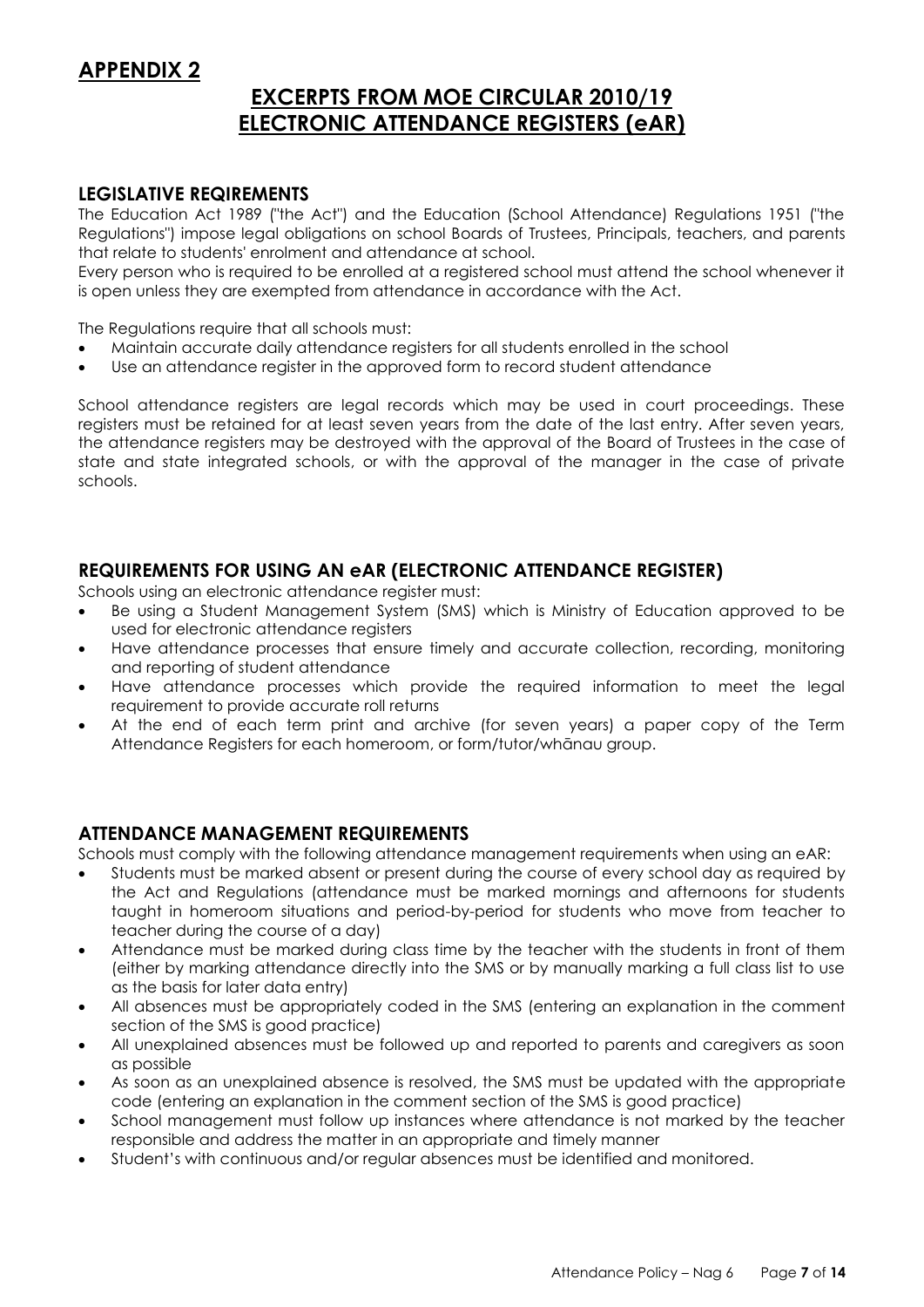## **REVIEW OF ATTENDANCE MANAGEMENT PROCESSES**

Schools' attendance management processes will be reviewed by a Ministry Resourcing Auditor as part of a resourcing audit. School must provide a computer, with access to the school's SMS, for use by the Ministry's Resourcing Auditors during a resourcing audit.

Schools should have documented attendance procedures defining roles and responsibilities which are clearly advised to staff (teaching, administration and management); with regular monitoring to ensure that the attendance procedures are being followed.

The Resourcing Auditor will report to the school's Board of Trustees and Principal on how the school is complying with the attendance requirements. The Resourcing Auditor will also advise the school on how to improve the attendance processes if the school has:

- Inadequate attendance processes
- Inadequate monitoring of attendance
- Attendance or monitoring processes which lack accuracy and/or completeness
- The inability to produce an accurate roll return.

The school will then be subject to further Ministry audits to verify that the school's attendance and roll return processes have been amended to meet the requirements.

## **HOW THE ELECTRONIC ATTENDANCE REGISTER CALCULATES ATTENDANCE**

The school's Student Management System creates the electronic attendance register which records the attendance of each student. Each student is recorded on the register as being present for zero, one or two ½ days.

The following points outline how attendance is recorded:

- Zero  $\frac{1}{2}$  days no attendance or less than two hours attendance for tuition in a school day.
- One ½ day attendance for tuition for more than two hours but less than four hours in a school day.
- Two ½ days attendance for tuition for at least four hours in a school day.

Students will almost always be required to be at school for longer than four hours. The Act requires students to attend school whenever it is open and this is generally for more than four hours.

## **AUDIT DOCUMENTATION REQUIRED FOR ROLL RETURNS FOR RESOURCING PURPOSES**

All schools must ensure that the following documentation is accurately prepared and retained, and available to the Ministry's Resourcing Auditor's when the school roll returns are audited.

- Electronic attendance registers for every class printed at the end of each term of the current school year.
- A full School Audit Roll printed at the same time as the Roll Return that was submitted to the MOE, and retained with the school's copy of that Roll Return.
- Audit Class Lists completed manually by class teachers.
- For Schools using manual attendance registers, the Audit Class List is required to be completed **for three days**, one school day prior to count day, the day of count and one school day following the count day.
- The SMS has been formatted to produce these audit class lists for the roll returns.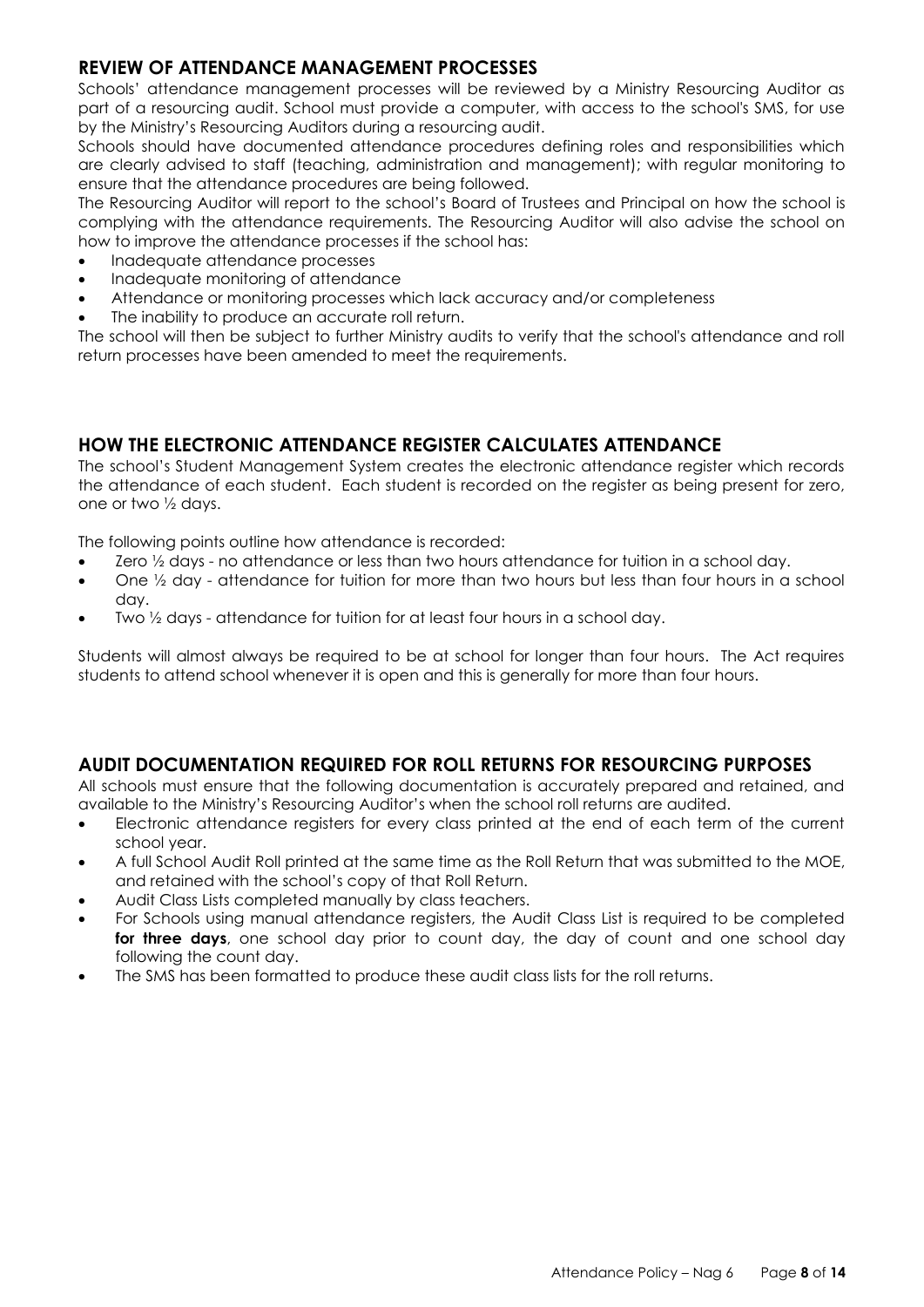## **APPENDIX 3**

## **PROTOCOLS & PROCEDURES ON STUDENT ATTENDANCE**

### **RECORDING ATTENDANCE:**

- 1. Student attendance will be recorded two times a day, at the beginning of morning school, and at the beginning of afternoon school. This will be done, either electronically by the class teacher using the school's Student Management System in the classroom, or by a paper roll if the SMS system is unavailable. Relieving teachers will be required to record the attendance/absence information on a pre-populated manual roll, which will be sent within 30 minutes to the School Office.
- 2. The School Office or the class teacher will subsequently record in the SMS the reason for each student's absence, using the Attendance Codes 2015. [See Appendix 4]
- 3. At times a physical roll will be marked, and updated electronically later on (e.g. school camps).

## **STUDENTS ARRIVING LATE:**

4. Students arriving at school late will be required to report first to the School Office and sign-in. The School Office will record the lateness in the SMS and issue the student with a "Late Pass" to take to their class teacher.

### **UNEXPLAINED ABSENCES AND INFORMING PARENTS/CAREGIVERS**:

- 5a. As soon as possible (before 9:30am/1:50pm if afternoon absence) parents of students who are inexplicably absent are sent a text via the SMS or phoned to determine the reason for nonattendance. A message is left on both their mobile phone or landline (if possible). If they are unable to be contacted they will be marked as truant.
- b. When an explanation is received by the School Office it will be entered into the SMS, using the Attendance Codes 2015.

### **IF THE ROLL IS NOT MARKED:**

6. The School Office will primarily alert the classroom teacher if the roll has not been marked by 9.30am. The Principal will address anomalies and concerns with the relevant person and follow-up to ensure procedures are adhered too in the future.

### **STUDENT SIGN-IN/OUT:**

- 7. If a student is required to leave school during the school day, the student must be signed out at the School Office by the parent/caregiver or Office Staff before leaving the school grounds. When/if the student returns to school later in the day, (s)he or parent/caregiver, will be required to report to the School Office upon arrival and sign-in. The student will be issued with a Pass, to present to the class teacher. In this way the School Office will be able to record justified absences, occurring during the course of the day, in the SMS.
- 8. If a student is found to be absent without explanation during the course of the school day, it is first and foremost a personal safety issue before being an attendance issue. Teachers must notify the School Office immediately a student is deemed 'missing'.

### **IMPENDING ABSENCE:**

9. Whenever possible, parents/caregivers will be encouraged to advise the school of an impending absence ahead of time through correspondence with the Principal or School Office. When this is not possible, then parents/caregivers will be asked to inform the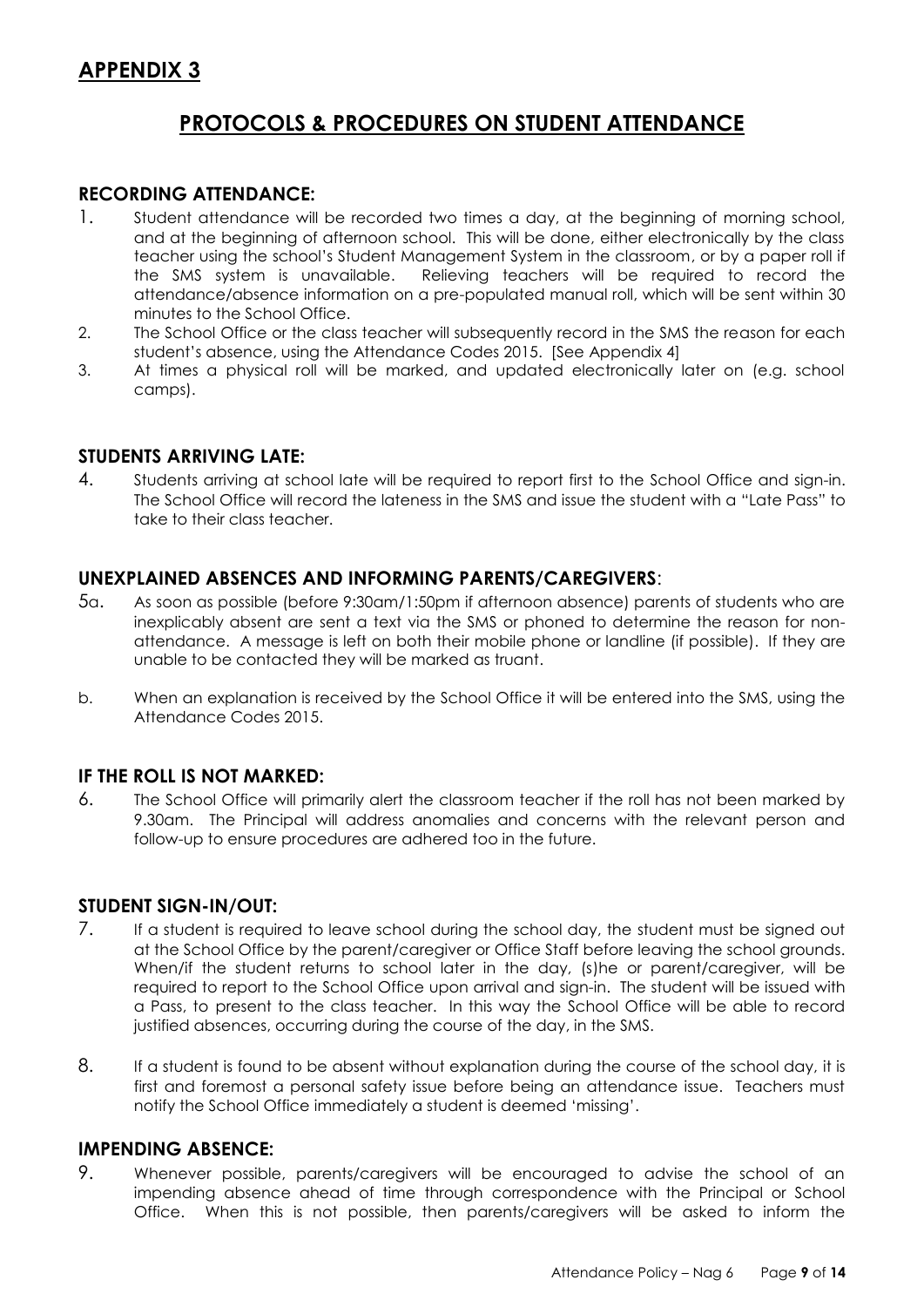Principal/School Office as soon as possible after the event (e.g. by phone on the day of a student's illness, or by note on the first day when the student returns to school).

## **EXPLANATONS:**

- 10. The following methods of explaining student absences, either before or after the event, will be accepted from parents/caregivers:
	- a. a phone call/voicemail message
	- b. a text message
	- c. a face-to-face explanation
	- d. a handwritten note from the parent/caregiver
	- e. an e-mail message to school stating:
		- *(i) the student's name*
			- *(ii) the date of the absence; and*
			- *(iii) the reason for the absence*
	- f. a Medical Certificate from a health professional may be required after 3 consecutive day's absence; as deemed appropriate by the Principal.

## **EMERGENCY EVACUATION - ROLL CALL:**

11. During an emergency evacuation the Teachers will take their paper rolls and mark them accordingly.

### **UNJUSTIFIED ABSENCE - RESPONSE:**

12. If a student has three days of unjustified absences or attendance is causing concern, then the Principal may send a letter to the family.

### **ENROLMENT PACK:**

14. Information on attendance requirements and absence protocols will be placed on the school's website and a reminder notice will be put in the school newsletter at least once a year. If generic problems arise from time-to-time over student absences, then a further notice about the issue(s) will be put in the school newsletter. The Principal will be responsible for all this information.

### **ROLL AUDIT:**

15. Roll Returns are paperless and will be electronically sent through to the Ministry of Education. The school will designate an approver of the "Roll Return" (Principal) who will open up each of the Roll Return tables and confirm or reject the table. Once this is done, the approver or administrator can send the return electronically to the Ministry of Education as they normally would in their SMS.

The School Office will do the usual data entry for teacher's unable to enter data into the computer in the classroom (manual roll).

Roll Return dates are twice yearly on 1st March and 1st July.

### **PRINICPAL'S DISCRETION:**

16. In the case of a student who is engaging in learning that is taking place not under the direct supervision of the school, the Principal will use his/her discretion to decide as to whether the student will be marked as present or absent from school. Each case will be taken on its merits.

### **ARCHIVING OF ELECTRONIC ATTENDANCE REGISTERS:**

17. A hardcopy print out of the summary pages for each class will be filed annually and held in the archives for 7 years.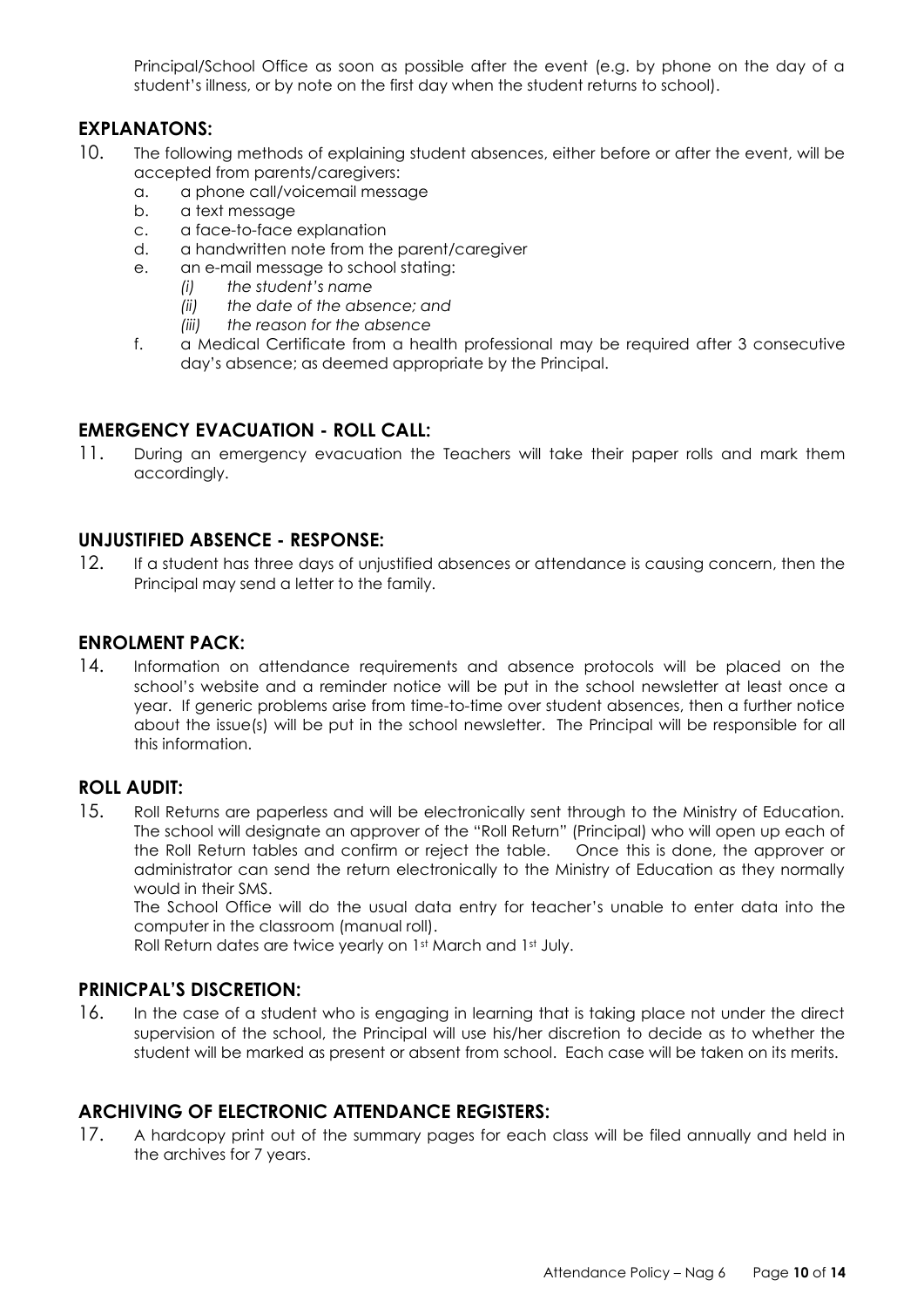



# **ATTENDANCE CODES 2015** *(most applicable partial list)*

| <b>School</b> |              |                                                                          |                                                                                                                                                                                                                                                                                                                                                                                                                                                                 |
|---------------|--------------|--------------------------------------------------------------------------|-----------------------------------------------------------------------------------------------------------------------------------------------------------------------------------------------------------------------------------------------------------------------------------------------------------------------------------------------------------------------------------------------------------------------------------------------------------------|
| Code          | Classroom    | Reason                                                                   | <b>Definition or Explanation</b>                                                                                                                                                                                                                                                                                                                                                                                                                                |
| Ŝ             | Not in class | Unknown reason<br>(A temporary<br>code)                                  | This is the initial entry for a student not in class and<br>the reason is unknown. It will be edited as relevant<br>information becomes available about the reason<br>for non attendance. If required the SMS can be set<br>by the school to automatically change the "?" to<br>a T after a configurable number of school days<br>(e.g. 7).                                                                                                                     |
| P             | In class     | Present                                                                  | Student is in his/her regular class. (This includes<br>supervised study)                                                                                                                                                                                                                                                                                                                                                                                        |
| L             | In class     | Student Late for<br>class                                                | School policy will determine when this code is used<br>e.g. School policy may recommend that a student<br>arriving after 8.55am is coded "L"<br>Note: this code does not contribute to the schools<br>absence or truancy rate.                                                                                                                                                                                                                                  |
| S             | Not in class | Sickbay                                                                  | Student is known to be in the school's sickbay.                                                                                                                                                                                                                                                                                                                                                                                                                 |
| $\mathsf{D}$  | Not in class | Medical<br>Appointment-<br>doctor or dentist                             | Current legislation means this type of absence is<br>counted as present for 1/2 day summaries. There<br>must be documentation verifying the<br>appointment. This code is not to be used for a stay<br>in hospital. Use code "M".                                                                                                                                                                                                                                |
| E             | Not in class | Student is absent<br>with an Explained,<br>but unjustified<br>reason     | The explanation for the absence is accepted by<br>the school as the reason for the absence, but the<br>reason does not fit within the school's policy as a<br>justifiable reason to take the student off school<br>(even though the parents may think it is justified<br>and may have provided a written explanation)<br>e.g. "Molly had to stay home to look after her<br>younger brother". For New Zealand and overseas<br>holidays use code "G" – see below. |
| M             | Not in class | Student absent<br>due to short-term<br>illness/medical<br>reason         | Student is at home, or in hospital, because of illness<br>or other medical reason. Depending on school<br>policy a Medical Certificate may be requested for<br>prolonged illness e.g. three days, or as policy<br>requires.                                                                                                                                                                                                                                     |
| J             | Not in class | Justified absence -<br>reason for<br>absence within the<br>school policy | Unplanned absences such as a bus breakdown,<br>accident, road closure, extreme weather<br>conditions etc.<br>Planned non-attendance such as national/local<br>representation in a sporting or cultural event in<br>New Zealand or overseas. Approved absence<br>(including overseas) can also include<br>bereavement, visiting an ill relative, exceptional<br>family circumstances or a section 27.                                                            |
| G             | No in class  | Holiday during<br>term time                                              | When a student is on a New Zealand or Overseas<br>holiday during the term time, the absence is<br>Unjustified. A parent' note does not provide<br>justification.                                                                                                                                                                                                                                                                                                |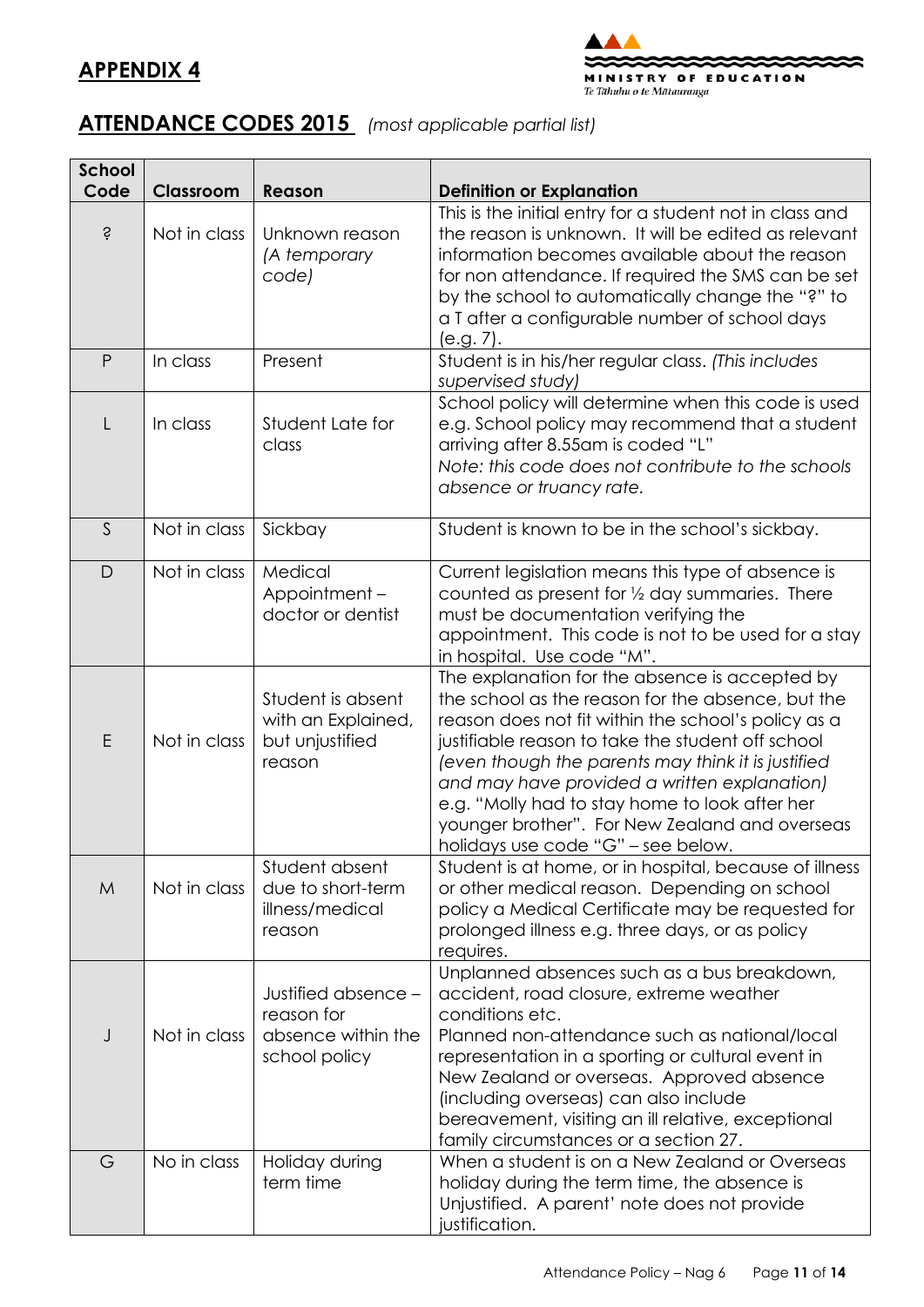|                | Not in class | No information<br>provided – truant<br>(or throw-away<br>explanation)          | An absence where no explanation is received, or<br>the explanation is trivial (throw-away):<br>I didn't feel like maths so I took the period off<br>I had to finish an important assignment<br>We had a test and I wasn't ready for it<br>I went to the shops<br>I went to the river |
|----------------|--------------|--------------------------------------------------------------------------------|--------------------------------------------------------------------------------------------------------------------------------------------------------------------------------------------------------------------------------------------------------------------------------------|
| $\overline{N}$ | Not in class | On a school based<br>activity                                                  | A school-based (on-site) activity.<br>Cultural/sporting presentation/practice including<br>swimming/athletic sports<br>One-to-one tuition either as tutor or tutored.                                                                                                                |
| $\mathsf Q$    | Not in class | On a school based<br>activity                                                  | A school organised off-site activity including<br>overseas school trip (sporting, cultural or<br>academic) or a school camp.                                                                                                                                                         |
| $\circ$        | Not in class | Justified overseas                                                             | A student accompanying or visiting a family<br>member who is on an overseas posting e.g. military<br>or diplomatic. (Up to 15 weeks)                                                                                                                                                 |
| H              | Not in class | Attending a Health<br>Camp/Regional<br>Health<br>School/Residential<br>School. | The student is not in class but in an approved<br>environment for which the school is entitled to be<br>funded.                                                                                                                                                                      |
| $\cup$         | Not in class | Student is Stood<br>Down or<br>Suspended                                       | Student is Stood Down or suspended according to<br>the conditions of Section 14 of the Educational Act<br>1989. This code is for the period of the stand<br>down/suspension. It does not include the day the<br>Stand Down was imposed.                                              |

A full list of Attendance Codes 2015 can be found on the School website [www.edmonton.school.nz](http://www.edmonton.school.nz/)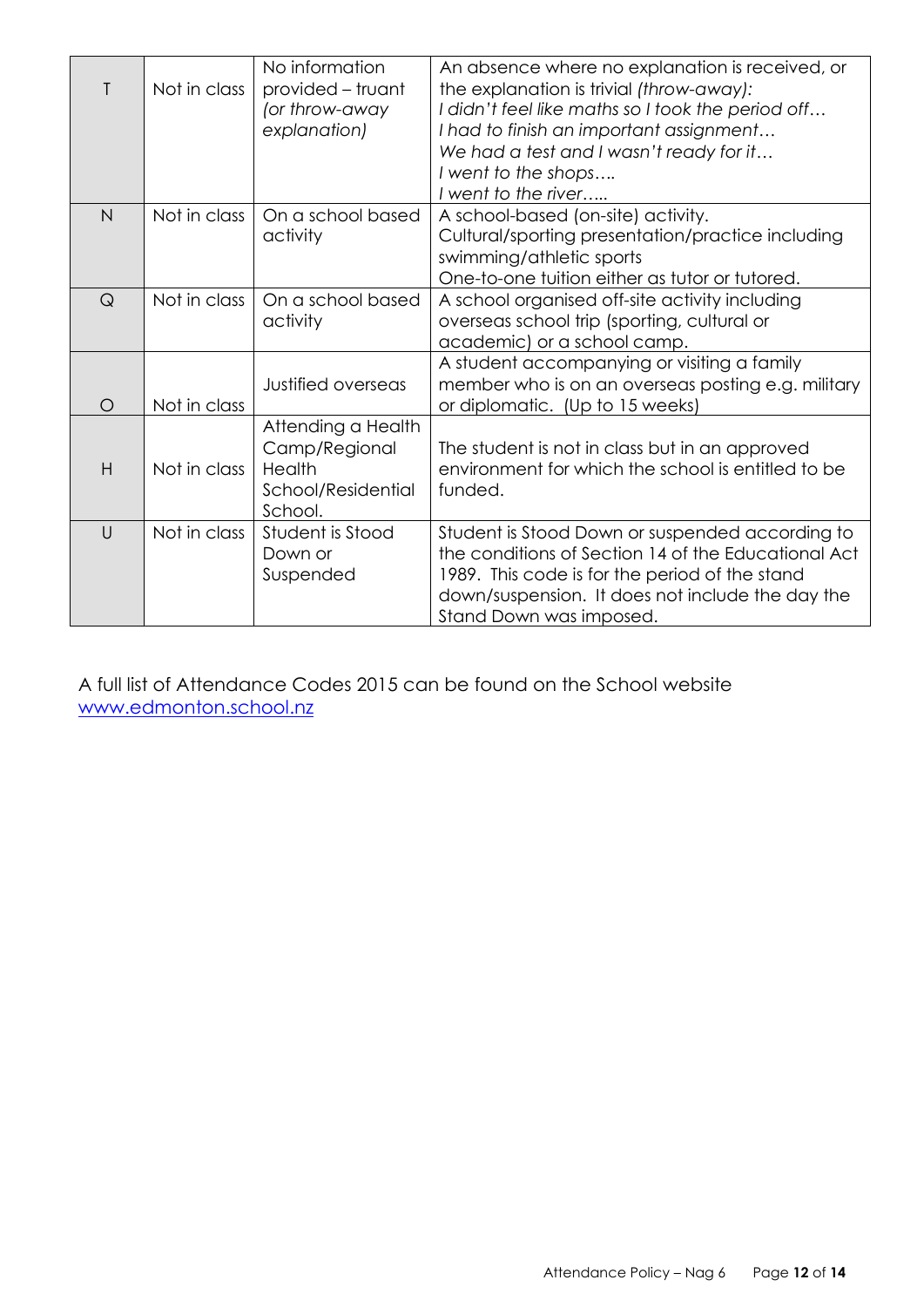| <b>Justified Absence</b>                                                                                                                                                        | <b>Unjustified Absence</b>                                                                                                                                                                                     |
|---------------------------------------------------------------------------------------------------------------------------------------------------------------------------------|----------------------------------------------------------------------------------------------------------------------------------------------------------------------------------------------------------------|
| Cultural or sporting representation<br>(regional or national)                                                                                                                   | No explanation - truanting                                                                                                                                                                                     |
| Overseas - accompanying parent on<br>overseas posting e.g. Military, diplomatic,<br>occupational                                                                                | Fishing, calving season, any farming<br>'pressure' season.                                                                                                                                                     |
| <b>Bereavement</b>                                                                                                                                                              | Holiday in New Zealand/Overseas                                                                                                                                                                                |
| Force majeure - road closure, flooding,<br>bus breakdown, car accident, flood, fire                                                                                             | Sleeping in.<br>Recovering from weekend's activities<br>Sales/shopping/birthday.<br>Cat run over.                                                                                                              |
| Exceptional family circumstances -<br>(many of these can be very sensitive and<br>involve other agencies) - domestic<br>violence, protection order, family<br>separation, etc.  | Babysitting (could possibly fit into<br>exceptional family circumstances?).<br>Mother sick - child had to cook and<br>clean.<br>Waiting at home for service person to<br>call.<br>Visiting (very) ill relative |
| Illness (hospitalisation) - may imply<br>confidentiality and parents/caregivers<br>could be reluctant to provide details.<br>Sickness<br>Appointments other than medical/dental | Staying away from home (caregivers<br>may be away) with no means of<br>transport to school.                                                                                                                    |
| Exam leave<br>Ballet/music (etc) exam *                                                                                                                                         | Taking the dog to the vet.<br>Moving house, packing, unpacking                                                                                                                                                 |
| Bullying (follow up)                                                                                                                                                            | Working early morning - always late                                                                                                                                                                            |
| Medical or dental appointment (these<br>count as present in $\frac{1}{2}$ day summary<br>statistics.                                                                            | Travel and attending sporting event or<br>(rock) concert.<br>Ballet/Music (etc) exam *                                                                                                                         |
| Internal school activity, appointments.<br>School trip - sporting or cultural, camp<br>(these count as present in $\frac{1}{2}$ day<br>summary statistics.                      |                                                                                                                                                                                                                |

 *Sometimes excuses may be justified and unjustified. Remember guidelines used by a school do not preclude the Principal from using discretion over a specific student absence.*